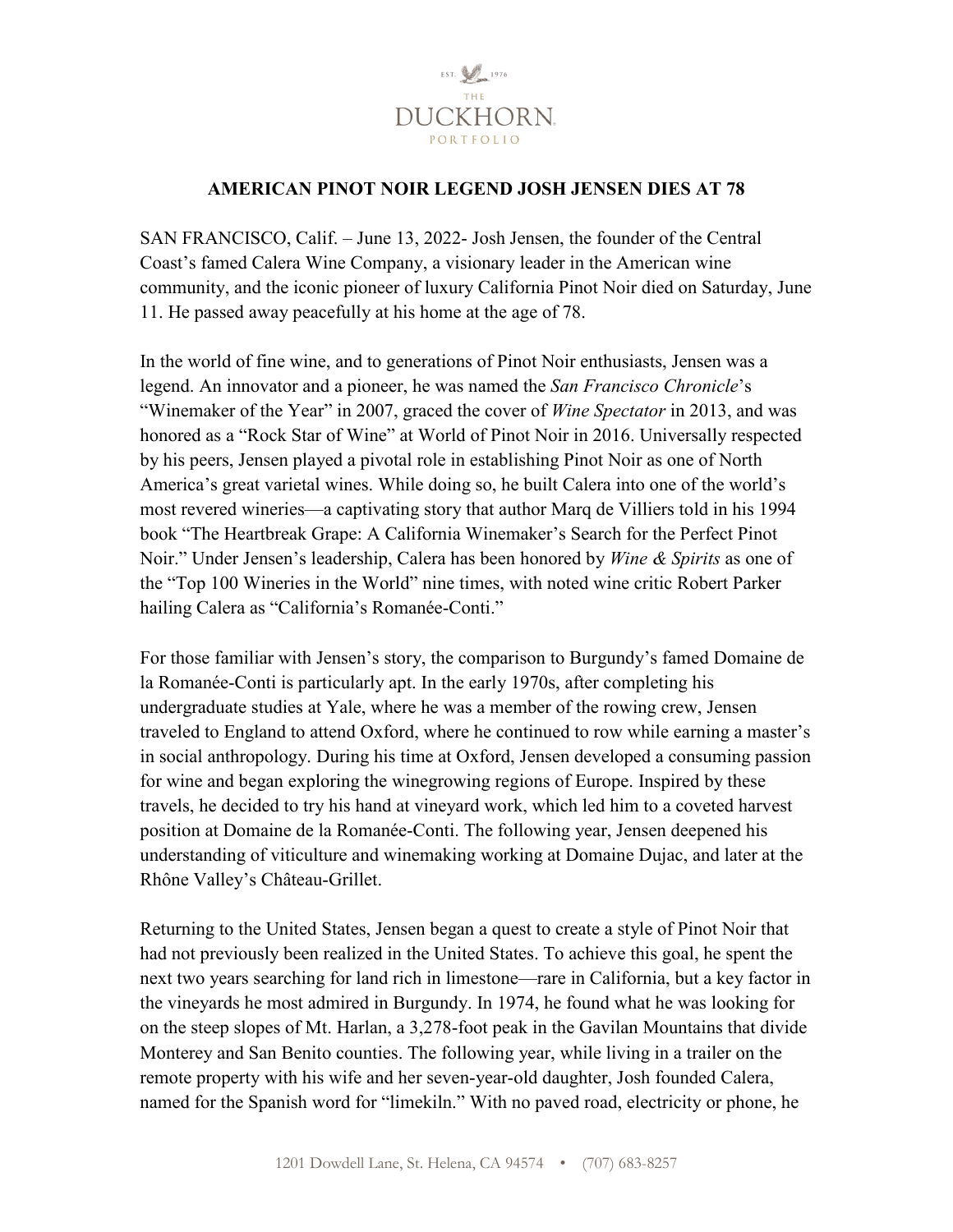began planting his first three estate vineyards: Jensen, Reed and Selleck, named after his father, Stephen Jensen, his father's friend and the only original non-family investor in the business, Bill Reed, and an early mentor for Josh in the world of wine, Dr. George Selleck.

In 1978, these vineyards yielded their first small crop, resulting in Calera's debut trio of vineyard-designate Pinot Noirs. Jensen's early releases were a revelation for wine enthusiasts, offering a new level of structure and sophistication in New World Pinot Noir. In the years that followed, Jensen established his own Calera Pinot Noir clone, and planted three more small vineyards on Mt. Harlan: Mills, de Villiers and Ryan, as well as small blocks of Chardonnay, Aligoté and some of the earliest plantings of Viognier in California. He also began working with some of the top vineyards on California's Central Coast to make Calera's Central Coast Pinot Noir, Chardonnay, Viognier and a Vin Gris of Pinot Noir. Believing in the uniqueness of Mt. Harlan, Jensen spearheaded the establishment of a Mt. Harlan American Viticultural Area (AVA), which he achieved in 1990. As a result, like Domaine de la Romanée-Conti, Calera is one of the only wineries in the world with its own AVA.

Throughout it all, Jensen followed his own uncompromising vision, never chasing trends, and always striving for the extraordinary. Because of this, Calera's wines are revered by collectors for their purity and elegance, each one a liquid study in terroir. Through his innovation and leadership, he helped to redraw the map of California wine, earning the Central Coast accolades as one of the world's great cool-climate Pinot Noir regions. By doing so, he catapulted California Pinot Noir into conversations about North America's greatest wines, and played a pivotal role in establishing the foundation for the modern Pinot Noir boom.

Jensen's achievements have been recognized on both sides of the Atlantic. Jacques Seysses of Domaine Dujac once noted, "I have tasted a number of Caleras over the years, and I think they prove that limestone is important. To me they are the most Burgundian of Californian Pinots, and the ones I have tasted that really age well." In honoring Jensen as the *San Francisco Chronicle*'s "2007 Winemaker of the Year," journalist Jon Bonné echoed this sentiment, writing, "His limestone quest yielded what can unequivocally be called one of California's grand crus," adding, "Jensen's efforts show the best of American winemaking. They are a reminder that the most extraordinary wines still come from a personal quest for perfection, a willingness to brush back skeptics and persevere in untested places."

In August of 2017, after a storied 43-year career guiding Calera, and with three grown children each pursuing careers outside the wine industry, Jensen sold Calera to The Duckhorn Portfolio. Commenting on the sale at the time, Jensen said, "Having started the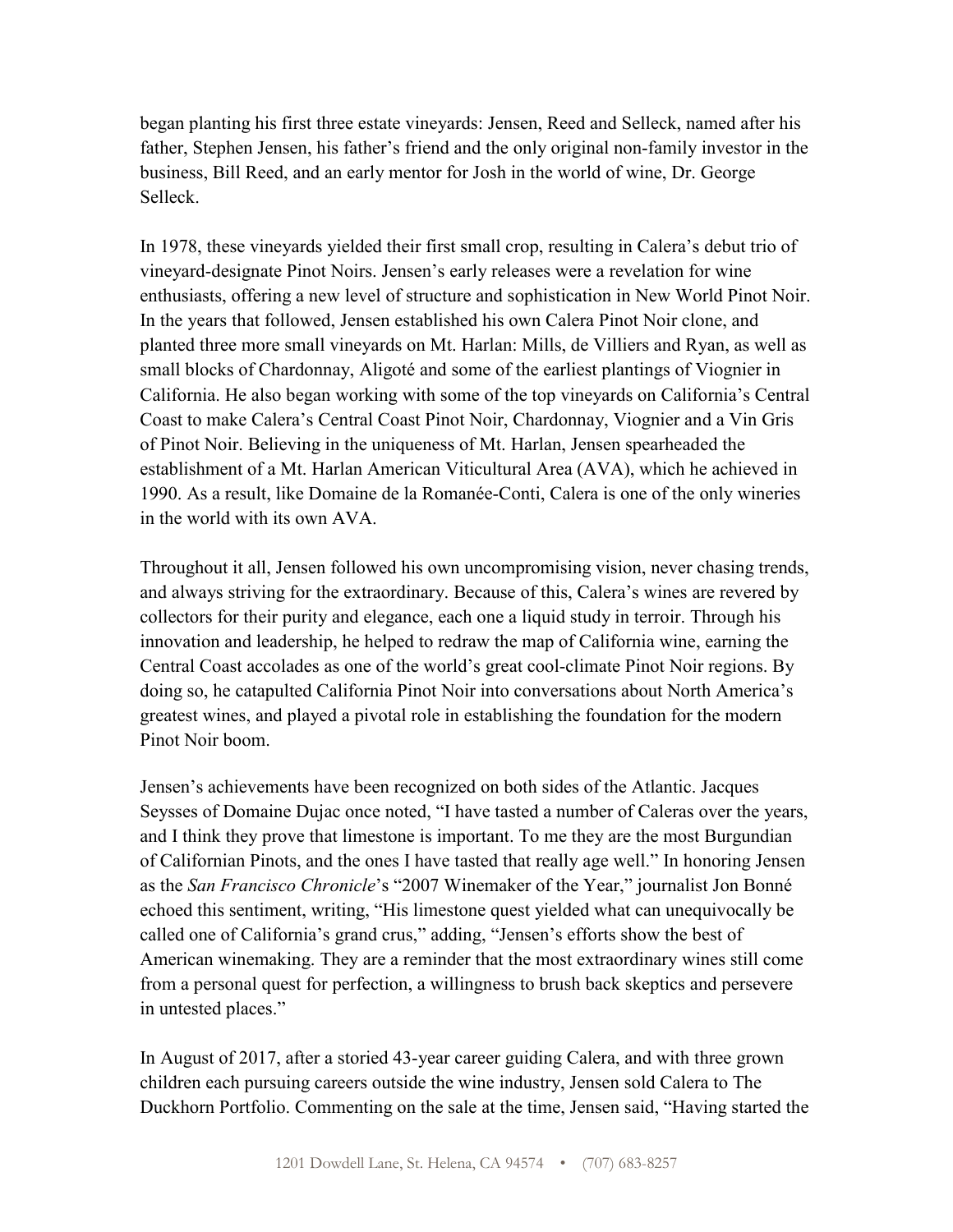winery on a hope and a prayer, this is a wonderful way to ensure the future of Calera. I was able to place my life's work in the hands of true wine people that believe in quality." As part of the sale, Jensen took a position on The Duckhorn Portfolio's board of directors alongside fellow wine icon and friend, Dan Duckhorn, and continued to offer his wisdom and insight on Calera for the next several years.

"Acquiring Calera was a rare opportunity to continue the life's work and legacy of one of the most unique and influential figures in the modern American wine industry," said Alex Ryan, president and CEO of The Duckhorn Portfolio. "Josh was a visionary. I consider myself very fortunate to have worked alongside him and gotten to know him. For those who understand the story of American Pinot Noir, his contributions cannot be overstated. Through his passion, perseverance and sheer force of will, he literally helped to carve the foundation for California Pinot Noir into the high slopes of Mt. Harlan. By doing so, he changed our industry forever. While his passing is an immeasurable loss for everyone who knew him, we honor and celebrate his life by continuing his legacy."

For Mike Waller, who was appointed the winemaker for Calera by Jensen in 2007, Jensen's legacy is clear. "In the 1970s, when Josh began planting his first vineyards on Mt. Harlan, Pinot Noir was barely relevant in California—and site-specific, terroir-driven Pinot Noirs even less so. But Josh had a dream, and he stuck to it, never wavering. When you worked alongside Josh, knew him, or even just tasted his wines, it was easy to become a believer in Josh's dream of creating California Pinot Noirs that could stand alongside the world's best. Over the years, I've had numerous winemakers tell me that they make Pinot Noir because of Josh. He showed generations of vintners and winemakers the way."

Beyond his immeasurable contributions to the wine industry, Josh Jensen will be remembered for his great wit and charm, unique fashion sense, generosity of spirit, and his generosity towards his beloved team at Calera. He was a larger than life figure who was greeted like a rockstar in Japan in the early 2000s after Calera was glowingly featured in a famed wine manga. Back home, he was constantly on the road, traveling around the country selling wine, sharing stories and making American Pinot Noir converts. He lived an exceptional life, achieved extraordinary things, and left an indelible mark.

"I'm not sure my words are adequate to express my love for my dad and how much I will miss him," said his daughter, Silvie Jensen, "but I'll add that Josh was a true original. He was larger than life, a dreamer, an idealist, a generous spirit, a man dedicated to his friends, community, and family, and above all to the ideals of friendship, truth, fairness, good food and wine, and stewardship of the land. We will all miss him tremendously."